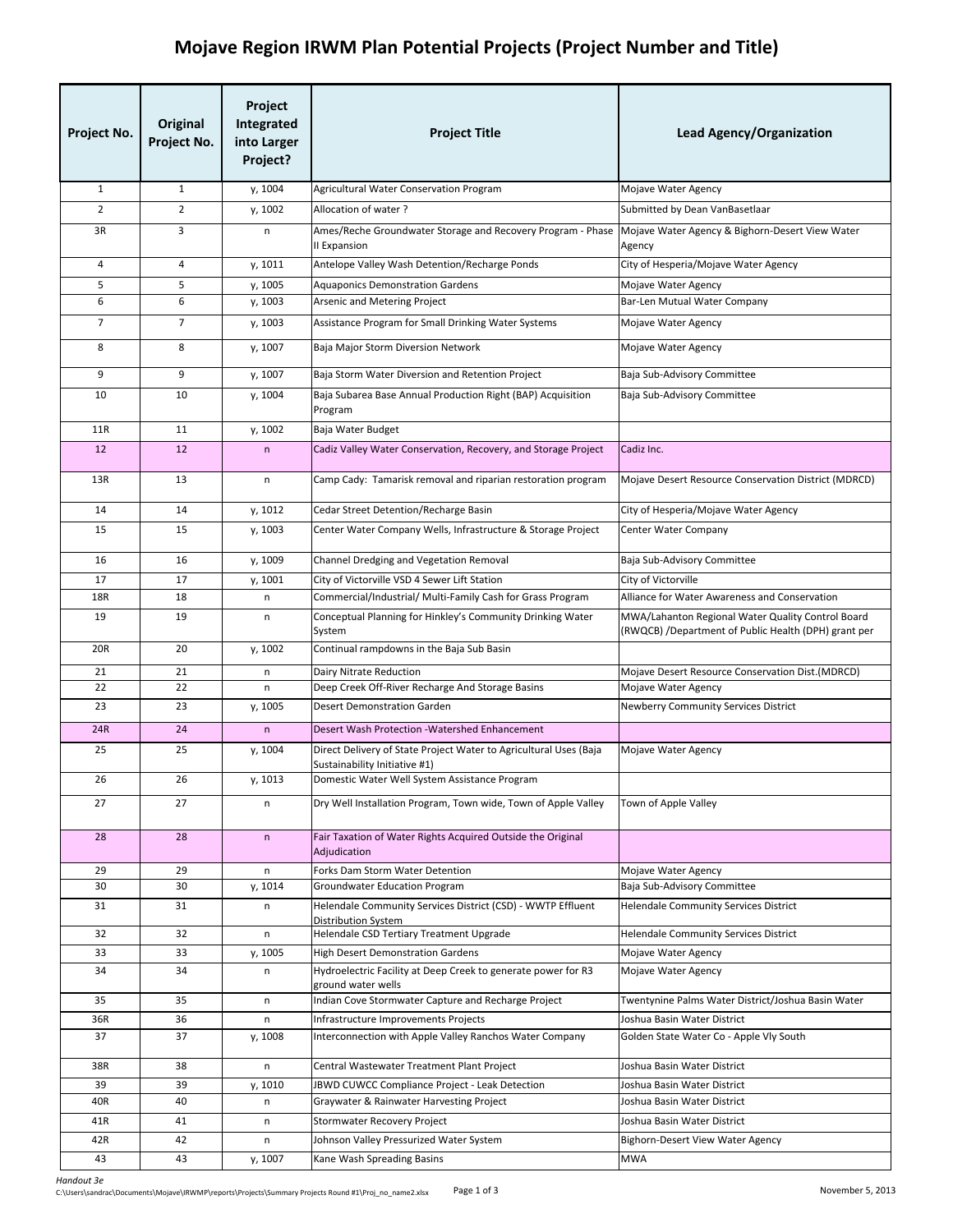## **Mojave Region IRWM Plan Potential Projects (Project Number and Title)**

| Project No. | Original<br>Project No. | Project<br>Integrated<br>into Larger<br>Project? | <b>Project Title</b>                                                                              | <b>Lead Agency/Organization</b>                             |
|-------------|-------------------------|--------------------------------------------------|---------------------------------------------------------------------------------------------------|-------------------------------------------------------------|
| 44          | 44                      | n                                                | Lucerne Valley Small Water Systems Feasibility Study                                              | Lucerne Valley Economic Development Association<br>(LVEDA)  |
| 45R         | 45                      | y, 1003                                          | Mesa Tank #4, Well #5, Well Generators, Booster Station<br>Generator, etc.                        | Apple Valley Heights County Water District                  |
| 46R         | 46                      | y, 1002                                          | Mojave Water Basin Judgment and how it affects Baja                                               |                                                             |
| 47          | 47                      | y, 1007                                          | Mojave River Baja Subarea Flood Control Basin Storage                                             | Mojave Water Agency                                         |
| 48R         | 48                      | $\mathsf{n}$                                     | Mojave River Dam-Deep Creek Spillway Wetlands restoration                                         |                                                             |
| 49          | 49                      | n                                                | Mojave River Walk Trail                                                                           | City of Victorville                                         |
| 50          | 50                      | $\mathsf{n}$                                     | Morongo Basin Cooperative Projects                                                                | Joshua Basin Water District                                 |
| 51          | 51                      | n                                                | Multi-Jurisdictional Technology Integration Project                                               | Joshua Basin Water District                                 |
| 52          | 52                      | y, 1003                                          | New Well - Kiowa Well No. 1                                                                       | Golden State Water Co - Apple Vly South                     |
| 53          | 53                      | y, 1009                                          | Oro Grande Region Flood Control - Riparian Protection                                             | Mojave Desert Resource Conservation Dist. (MDRCD)           |
| 54          | 54                      | n                                                | Oro Grande Wash Groundwater Recharge Project                                                      | Mojave Water Agency                                         |
| 55R         | 55                      | y, 1004                                          | Pipeline                                                                                          | Farmers Home Administration                                 |
| 56R         | 56                      | n                                                | Alto Subarea Regional Aquifer Storage and Restoration (ASR2)                                      | <b>Mojave Water Agency</b>                                  |
| 57          | 57                      | n                                                | Recycled Water Distribution System                                                                | City of Hesperia                                            |
| 58          | 58                      | n                                                | Regional Aquifer Recharge Capacity                                                                | Mojave Water Agency                                         |
| 59          | 59                      | n                                                | Regional Flood Control/Flood Management Plan                                                      | Mojave Water Agency                                         |
| 60R         | 60                      | n                                                | Reorganization between two adjacent small water agencies<br>(BDVWA and CSA 70 Zone W-1 [Landers]) | Bighorn-Desert View Water Agency                            |
| 61          | 61                      | y, 1001                                          | Reverse Osmosis Package Treatment Plant                                                           | City of Victorville                                         |
| 62R         | 62                      | $\mathsf{n}$                                     | San Bernardino County and the Mojave Water Agency water<br>conservation unity                     |                                                             |
| 63          | 63                      | n                                                | Sheep Creek Wash Storm Water                                                                      | Phelan Piñon Hills Community Services District              |
| 64          | 64                      | n                                                | Silver Lakes Association Stormwater Debris - Retention Basin                                      | <b>Silver Lakes Association</b>                             |
| 65          | 65                      | n                                                | State Water Project Utilization & Efficiency Strategy                                             | Mojave Water Agency                                         |
| 66R         | 66                      | n                                                | State Water Project Water Treatment Plant in conjunction with R3 Mojave Water Agency<br>project   |                                                             |
| 67R         | 67                      | y, 1002                                          | <b>Stipulated Pistachio Orchards</b>                                                              |                                                             |
| 68R         | 68                      | n                                                | Storm Water Retention and Percolation in Hondo Wash Ruby<br>Wash                                  | Bighorn Desert View Water Agency                            |
| 69          | 69                      | y, 1003                                          | Supervisory Control and Data Acquisition (SCADA) System for<br><b>Operations and Security</b>     | <b>Bighorn-Desert View Water Agency</b>                     |
| 70R         | 70                      | y, 1004                                          | Supplemental Water                                                                                |                                                             |
| 71          | 71                      | n                                                | The Baja Sustainability Initiative                                                                | Mojave Water Agency                                         |
| 72          | 72                      | n                                                | Twentynine Palms Fluoride Treatment Plant Expansion                                               | Twentynine Palms Water District                             |
| 73          | 73                      | n                                                | Twentynine Palms Groundwater Protection Plan Septic System<br>Management Element (SSME)           | Twentynine Palms Water District/City of Twentynine<br>Palms |
| 74R         | 74                      | n                                                | Water Infrastructure Restoration Program: Pipeline Installation/<br><b>Replacement Project</b>    | Bighorn-Desert View Water Agency                            |
| 75          | 75                      | y, 1007                                          | Water retention in the lower basin                                                                |                                                             |
| 76R<br>77   | 76<br>77                | y, 1002<br>n                                     | <b>Water Transfers</b><br><b>Water Treatment Plant</b>                                            | Golden State Water Co - Barstow                             |
| 78          | 78                      | y, 1014                                          | <b>Water University</b>                                                                           | Alliance for Water Awareness and Conservation               |
| 79          | 79                      | y, 1014                                          | Watershed Educational Awareness Project                                                           | <b>MWA</b>                                                  |
| 80          | 80                      | y, 1003                                          | Wellhead Treatment - Uranium                                                                      | Bighorn-Desert View Water Agency                            |
| 81R         | 81                      | y, 1013                                          | Wells/declining water levels                                                                      |                                                             |
| 82          | 82                      | n                                                | Wrightwood Imported Water Project                                                                 | Golden State Water Co - Wrightwood                          |
| 83          | 83                      | n                                                | Yermo CSD - Upgrade Water Comp (?)                                                                | Yermo Community Services District                           |
| 84          | 84                      | y, 1003                                          | Yermo Hellbro                                                                                     | Yermo Community Services District                           |
| 85          | 85                      | y, 1003                                          | Yermo Marine Two                                                                                  | Yermo Community Services District                           |
| 86<br>87    | 86<br>87                | n<br>y, 1006                                     | Alta Loma Reservoir Replacement<br>Capital Water Main Replacement Program - Airlane Project       | Hi-Desert Water District<br><b>Hi-Desert Water District</b> |
| 88          | 88                      | y, 1006                                          | Capital Water Main Replacement Program - Antelope Project                                         | <b>Hi-Desert Water District</b>                             |
| 89          | 89                      | y, 1006                                          | Capital Water Main Replacement Program - Balsa Ave. Project                                       | <b>Hi-Desert Water District</b>                             |
| 90          | 90                      | y, 1006                                          | Capital Water Main Replacement Program - Gates of Spain                                           | Hi-Desert Water District                                    |
|             |                         |                                                  | Project                                                                                           |                                                             |
| 91          | 91                      | y, 1006                                          | Capital Water Main Replacement Program - Pinion Dr. Project -                                     | Hi-Desert Water District                                    |
| 92R         | 92                      | n                                                | <b>Wastewater Reclamation Project</b>                                                             | Hi-Desert Water District                                    |